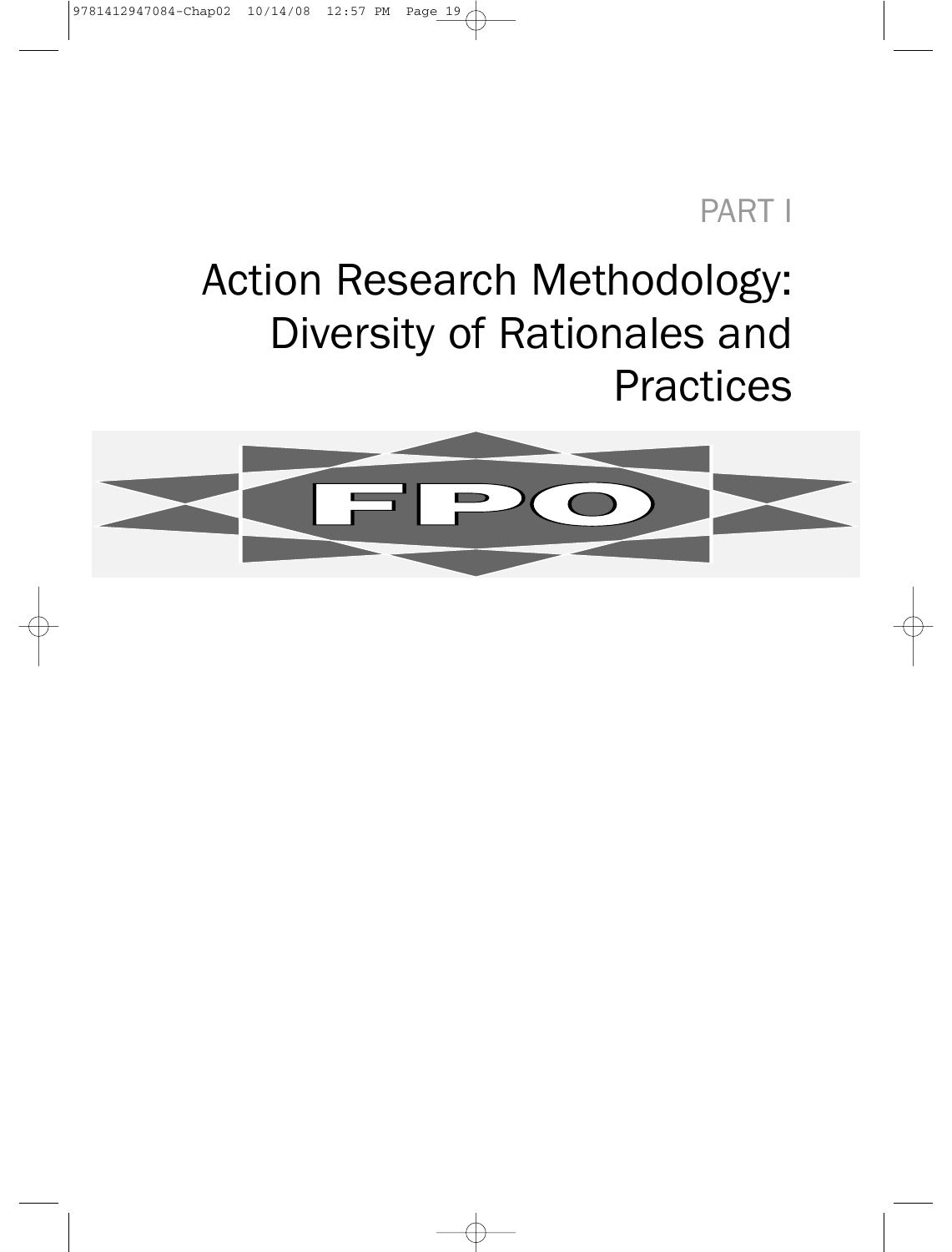## Introduction to Part I

The six chapters contained in Part I have been chosen to provide readers with a scholarly overview of methodological issues in the field of Educational Action Research. In selecting them we have conceptualized methodology in Sandra Harding's terms as 'a theory and analysis of how research should proceed'. This encompasses exploration of 'issues about an adequate theory of knowledge or justificatory strategy' (1987: 2) – the epistemological aspect of a methodology. By definition this rejects any sense of methodology being reduced to a prescription for data gathering and analyzing techniques. The chapters all exemplify a commitment to dialogue and reflexive engagement. They illustrate methodology that is a process of interaction between theories *about* social practices and theories emerging from inquiry *into* social practices. In so doing they map out the diversity of the territory of educational action research rationales and practices.

The first two chapters focus on action research as a means of constructing and elaborating teachers' professional knowledge. Elliott argues for action research as 'a form of practical philosophy', drawing on Aristotle's theory of phronesis. He draws no distinction between the development of 'educational theory' and the process of teachers-as-researchers. For him teachers conducting action research are 'developing their practical insights into the problems and dilemmas of realising their educational values in concrete teaching situations'. Cochran-Smith and Lytle focus on 'teacher research' as a form of practical inquiry, similar to action research. They reject the traditional boundaries between knowledge generation and the process of teaching, characterizing teacher research as a 'stance' that involves 'working the dialectic between research and practice'. Taken together these two chapters argue the case for 'educational praxis' that involves a dialectic relationship between critical theorizing and action as the rationale that drives teacher (action) research.

The next two chapters provide insights into ways that action research can generate and sustain personal growth and development. Both focus on processes of collaborative inquiry through which participants develop agency and generate educational knowledge that informs their practice. Wells starts with an account of how he learned from a teacher that, to be ethical, research needs to be engaged in collaboratively with teachers. His vision is of transforming students' learning experiences in schools by creating 'dialogic communities' of learners and teachers. By inviting teachers to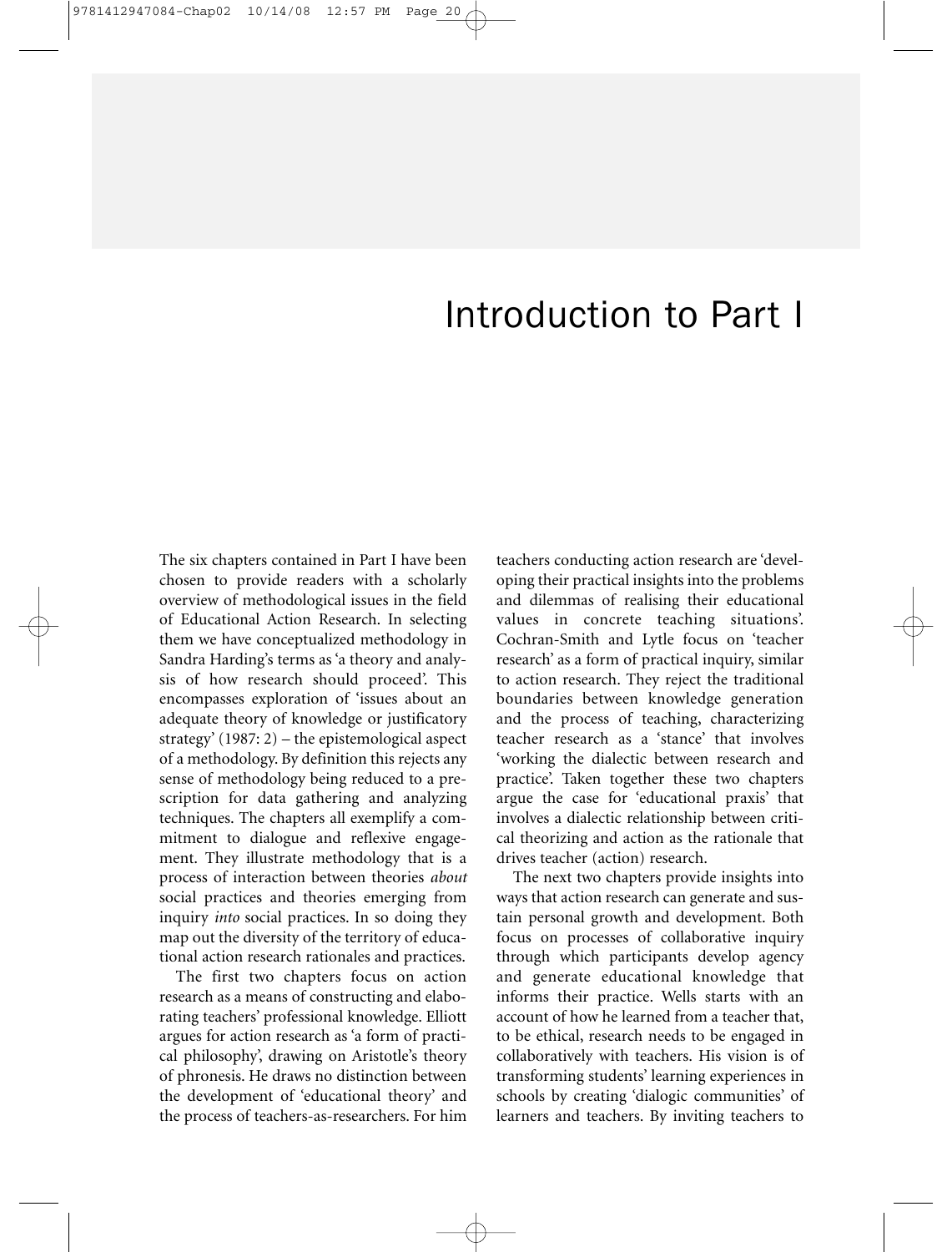#### INTRODUCTION TO PART I 21

lead the inquiry into how their practice affected students' opportunities for dialogue, he was able to create the conditions to make it a reality. Hollingsworth et al. provide an account of the professional growth that has resulted from participating in such a collaboration over 20 years. Like Wells, Hollingsworth starts with a story of personal learning, in this case from her first cohort of K-12 student teachers. Having found that they needed to engage in 'a collaborative conversation' in order to learn, she set up a study group with her students during their first year of teaching and this has continued to exist ever since. The chapter is written by the six voices of this career-long partnership. It illustrates the group's continuous development as educators with a passion for social justice, through engaging with professional practice in the light of their developing knowledge of feminist theories and epistemologies.

The final two chapters in Part I address the political nature of action research in terms of its rationales and practices. Carr and Kemmis argue that 'it is precisely because "education" is always the subject of [a] process of contestation that it is intrinsically "political"' – to be 'educational' teaching practices need to be guided by ethical values. They argue the case for personal, professional and political approaches being necessarily integrated in critical action research. Critical action research engages with the interfaces between all three with commitment to transformation of self, the profession and educational institutions.

Griffiths focuses on the different ways in which action researchers address issues of social justice. She engages with the nature of the 'political' in action research, going on to conceptualize social justice as 'a kind of action'. She discusses a range of theories on the relationship between individuals and community in search of a definition. The core of her chapter is a discussion of different orientations towards social justice in the theory and practice of action research. She suggests that the different orientations can be distinguished from one another by the extent to which they engage with 'questions to be asked frequently (QAF)'. These QAFs provide a flexible and powerful framework for engaging with social justice in the course of action research.

Taken together, these chapters provide an entrée into looking at the complex interconnections between the professional, personal, and political dimensions of action research which follow in the next sections. But it seems worth repeating that these are 'dimensions' rather than discrete categories or typologies. What follows, we hope, shows how the dimensions are interconnected, with some aspects foregrounded, but always keeping others in view.

#### REFERENCES

Harding, S. (ed.) (1987) *Feminism and Methodology: Social Science Issues*. Bloomington: Indiana University Press.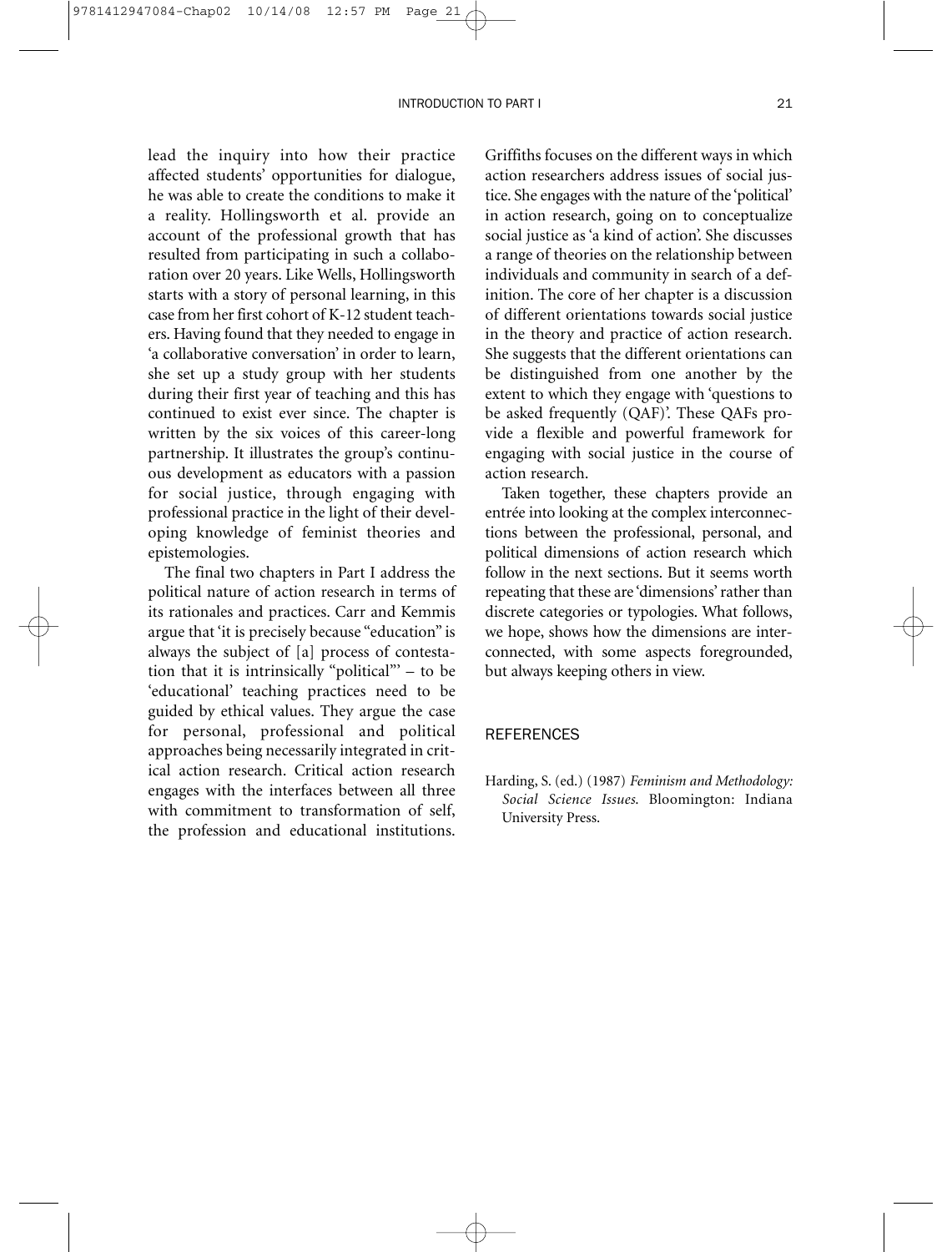# 2

## Building Educational Theory Through Action Research

#### JOHN ELLIOTT

In this chapter I will offer an account of educational action research as a form of *practical philosophy* (see Carr 2004: 55–73) that unifies the process of developing theory and practice. This mode of reasoning aims to clarify universal conceptions of value in the process of reflecting in and on the actions taken to realize them. As such it poses an epistemological issue about the relationship between knowledge of universals and knowledge of particulars. The social sciences have tended to assume that these are discrete forms of knowledge and that each has their own distinctive methods of inquiry. *Nomothetic* methods yield universal knowledge while *ideographic* methods yield knowledge of particulars. Practical philosophy, on the other hand, does not draw a tight methodological boundary between these forms of knowledge. Indeed,I will argue that it should not be depicted as a *method* of reasoning.

#### EDUCATIONAL RESEARCH OR RESEARCH ON EDUCATION?

In 1978 I published a paper entitled 'Classroom Research: Science or Commonsense?' In it I coined a distinction between 'Research on Education' and 'Educational Research'. I was drawing attention to the difference between viewing research into teaching and learning as a form of ethical inquiry aimed at realizing the educational good, and viewing it as way of constructing knowledge about teaching and learning that is detached from the researcher's own personal constructs of educational value. *Educational* Research, I argued, is carried out with the practical intention of changing a situation to make it more educationally worthwhile. Its sphere is that of ethically committed action, or what Aristotle called *praxis.* At the time I construed it as a form of *commonsense theorizing* in contrast to the kind of *scientific theorizing* that stemmed from research *on* education.

Some would claim that the notion of commonsense theorizing is a contradiction in terms, in as much as what marks out commonsense knowledge is its taken-for-granted nature (see Carr, 2004: 61–2 and Pring, 1976: Ch. 5). However, I argued that although much commonsense knowledge may partake of this taken-for-granted character, it is not necessarily so. What fundamentally characterizes such knowledge is that it can be expressed in the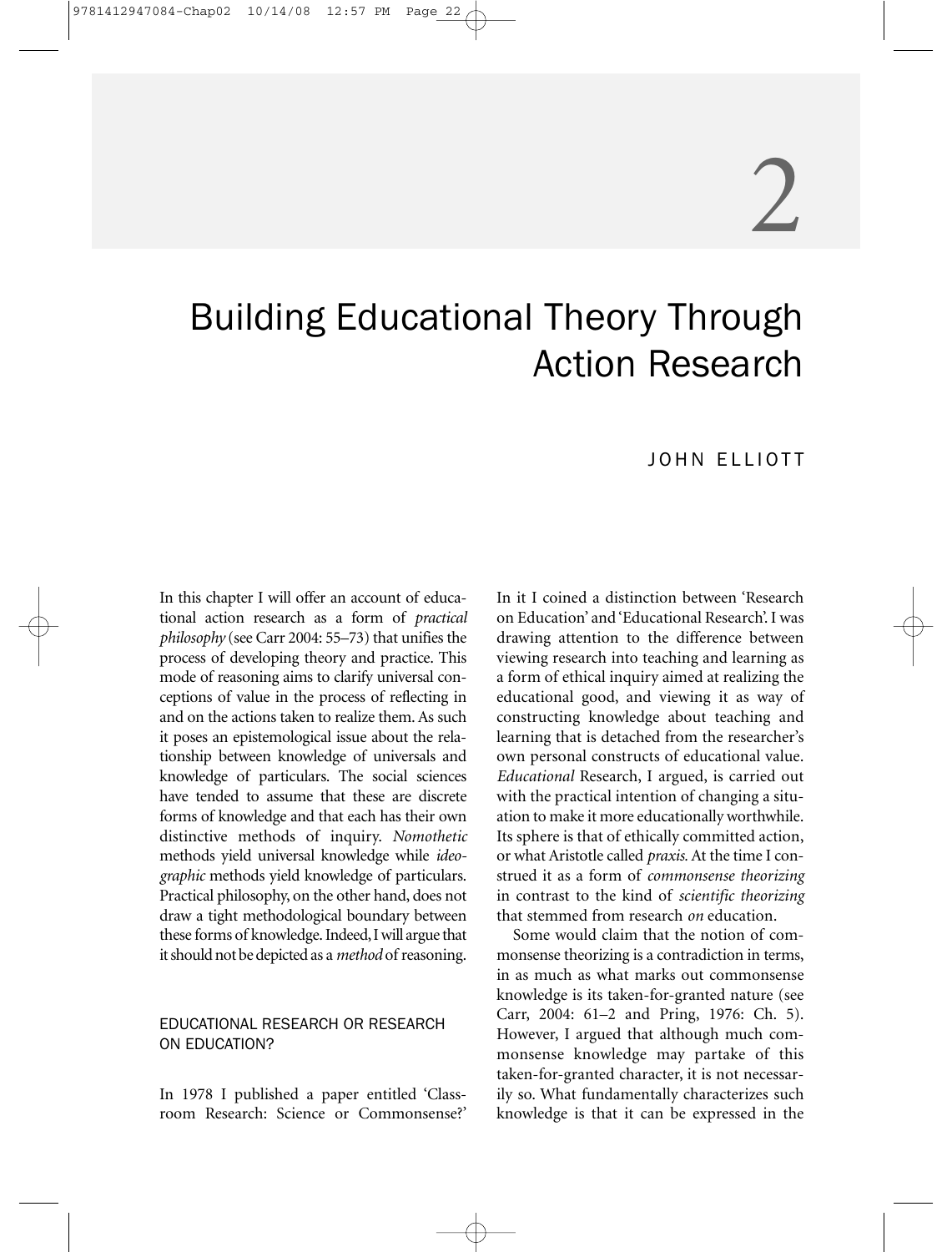vernacular language, hence enabling people to co-ordinate their actions for the purposes of everyday living. Such knowledge may simply be transmitted on a tacit basis in the process of inducting individuals into a practical tradition. However, at times new knowledge may be needed to address contingencies and situations that arise in contexts of action, which the established way of doing things –the tradition – cannot adequately address.

The kind of commonsense reasoning that I have depicted involves discerning the particularities of a situation from the standpoint of an ethical agent, and in the process, discriminating its practically relevant features. Aristotle called this form of reasoning, which arises in the search for situational understanding or practical wisdom, *phronesis*. He regarded it as quite distinct from theoretical reason, which is aimed at the discovery of universally valid truths that are essential and unchanging and valued 'for their own sake' *(episteme).*

'Case-based' reasoning in the context of *phronesis* should not be confused with the use of ideographic methods in the social sciences, such as *ethnography*. For example, the latter is a social anthropological method for generating knowledge about the activities of an unfamiliar society or group. Methodologically *ethnographies* aspire to interpret the social world without changing it. All methodology serves to distance the construction of knowledge from the domain of *praxis.* Methodology is inherently prejudiced against prejudice (see Gadamer, 1975: 239–40). *Phronesis,* on the other hand, is inevitably biased by the adoption of an evaluative standpoint. As Carr (2006) argues, practical wisdom can only 'be acquired by practitioners who, in seeking to achieve the standards of excellence inherent in their practice, develop the capacity to make wise and prudent judgements about what, in a particular situation, would constitute an appropriate expression of the good'. It should, he contends, be regarded as a 'moral and intellectual virtue that is inseparable from practice and constitutive of the moral consciousness', rather than the outcome of a method of reasoning that detaches 'knowledge' from 'action'.

In the context of phronesis there can be no discernment of the particularities of a situation or discrimination of its practically relevant features that are not conditioned by value-bias. Yet such discernment will be disciplined by a person's conversation with others, whose perspectives will draw attention to unanticipated features of the situation and challenge her to reconstruct her original biases. Phronesis is a naturalistic mode of reasoning that opens up a space for the reflective reconstruction of bias in conversation with others. This is because it does not separate means from ends as objects of reflection. It may be regarded as practical philosophy since changes in *praxis* will be accompanied by changing conceptions of the good to be achieved, and vice versa.

This kind of dialectical process is appropriately located in a community of practice for the purpose of securing the conditions for co-ordinated action amongst ethical agents. Any constraints on reasoning leading to modifications of bias and prejudice will stem, not so much from any methodological disciplining of inquiry, as from the constraints that are embedded in good conversation within the community of practice, and which might be described in terms that Dewey depicted as the *democratic virtues* (see Dewey, 1974: 182–92).

#### BEYOND METHODOLOGY

In my 1978 paper I claimed that one could either theorize from the standpoint of practice or from the standpoint of science. I had assumed that the standpoint of science was that of an impartial spectator freed from the prejudices that biased human understanding in the practical circumstances of everyday life.

However, in the wake of the post-modern deconstruction of all epistemologies that claim to specify conditions for grasping essential truth, I have found it increasingly difficult to draw a tight boundary between the standpoints of the scientist and the practitioner. I would now claim, following Rorty (1999), that all science is a form of practical reasoning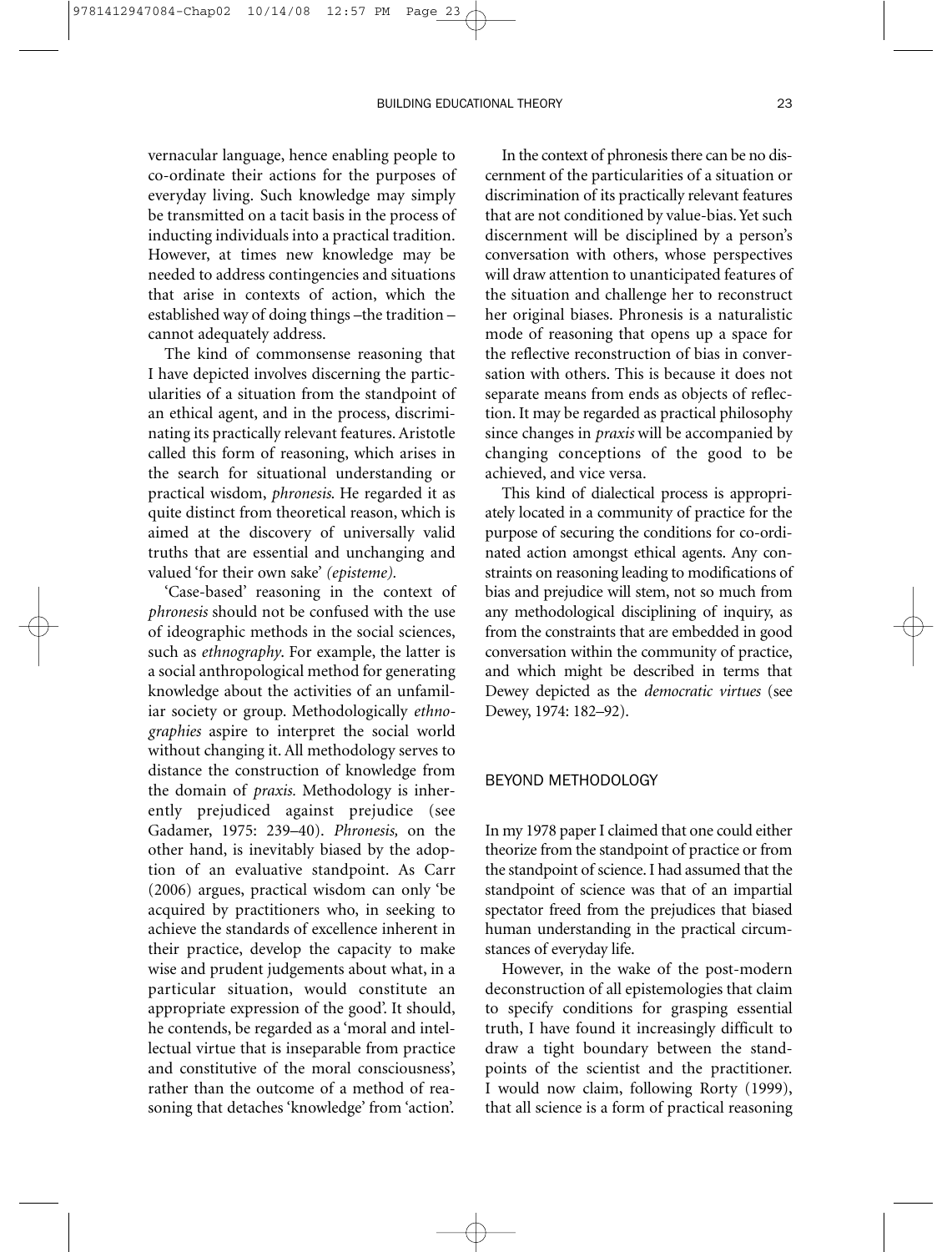and that all theories are practical tools. Hence, I no longer wish to draw a distinction between theorizing from the standpoints of commonsense and science. Rorty claims that in general 'To argue for a certain theory – is to argue about what we should do'. He is happy to use the term 'theory' in the context of the inexact as well as the exact sciences. For Rorty, 'whether we are arguing for a theory concerning the microstructure of material bodies or for one about the proper balance of powers between branches of government, we are arguing about what we should do to make progress'. The first argument, he points out, is about what we should do to make technological progress and will therefore take the form of instrumental reason. The second argument about what we should do to make political progress involves, I would suggest, something like *phronesis* as a form of reasoning. Rorty appears to imply that the term 'theory' has an intelligible use in the context of social practices like politics, and can accommodate *phronesis* as its mode of production.

The spectator theory of knowledge, embedded in so much of what has passed for 'science', is no longer philosophically sustainable. The revival of philosophical pragmatism has purged our picture of science of its essentialist assumptions. Hence we find Rorty contending that there are no methodological constraints on inquiry (1982: 165), 'derived from the nature of objects, or of the mind, or of language'. The only constraints are conversational ones, 'those retail constraints provided by the remarks of our fellow inquirers'. He argues that those of us engaged in inquiry 'have a duty to talk to each other, to converse about our views of the world, to use persuasion rather than force, to be tolerant of diversity, to be contritely fallibist' (1991: 67). Such are the democratic virtues that Dewey associated with the scientific method (see Dewey. 1974: 182–92), but which Rorty wishes to dissociate from the essentialist connotations of the term 'method'. In this sense he gives us an account of inquiry without method. It is one that puts methodology on the run, and supports an account of 'educational research' as a dialogical and democratic process of inquiry that is grounded in *phronesis*.

#### THE IDEAS OF 'TEACHERS-AS-RESEARCHERS' AND 'TEACHERS-AS-EDUCATIONAL THEORISTS'

The above account of educational research is rooted in my experience as a teacher researcher in a secondary school at the height of the schoolbased curriculum development movement in the UK during the mid-1960s, and further shaped by the experience of working with Lawrence Stenhouse on the Nuffield Foundation/ Schools Council Humanities Curriculum Project. In the context of this project Stenhouse linked the idea of 'teachers as researchers' (see Stenhouse, 1975: Ch. 10) to the construction of a theory of education (1979: 19–20). From his point of view a theory of education is an articulation of teachers' shared practical understandings of how to make their practice in classrooms more *educational* through concrete and situated action. He was quite clear that it was the task of teachers conceived as researchers to construct a body of common knowledge – what he called *a tradition of understanding* – about how to effect educational change from their experimental actions in the particular contexts of their practice. A theory of education, for Stenhouse, constituted a tradition of understanding about how to effect educational change, and a condition of its construction was the collective engagement of teachers in researching their practice. On this view teachers have a central role in generating practically valid educational research findings that can be cast in the form of an educational theory. In the context of the Humanities Project the task was to build a tradition of understanding about how to teach controversial issues in classrooms. Stenhouse regarded the development of 'educational theory' as inseparable from the idea of the 'teacher as researcher'.

This link destabilizes the specialist domains of the educational philosopher and theorist, the empirical researcher, and the practitioner. It will be contested by those post-modern thinkers who associate theory with the claim to grasp essential and unchanging truth *(episteme)*. For such thinkers the concept of 'theory' is inextricably linked to foundationist and essentialist assumptions.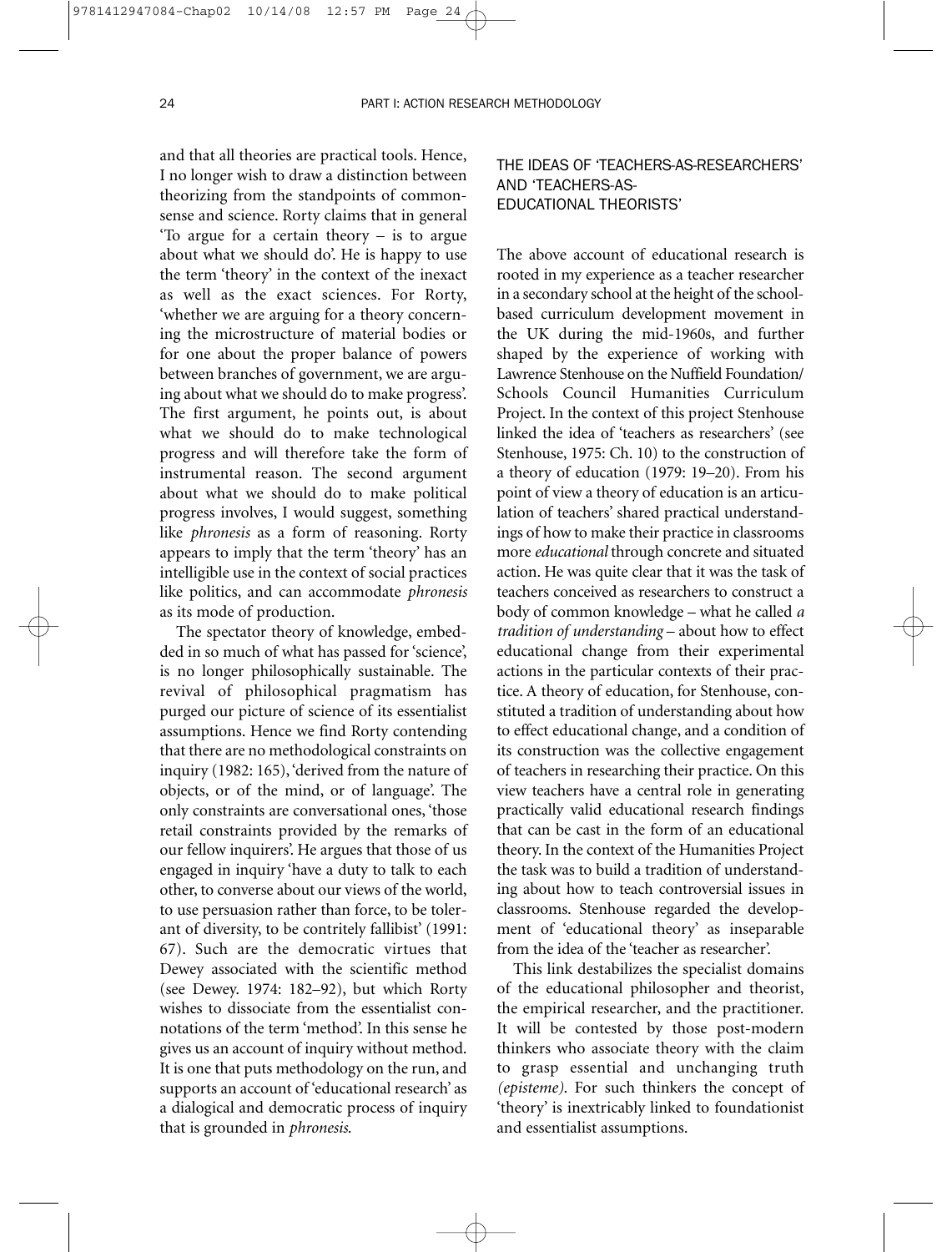#### RECONTEXTUALIZING THE USE OF THE TERM 'THEORY' IN EDUCATION

I will now argue that there are practical reasons for trying to re-contextualize the use of the term 'theory' in the way Stenhouse did. The use of the term conveys meanings other than a claim to provide knowledge of essential and unchanging truth. Some of these, as I hope to show, are also implicit in the concept of practical reason linked to *phronesis.* By wrenching the term 'theory' out of its historical context of use and thereby divesting it of its essentialist connotations, and putting it into service as part of the practical discourses that arise in contexts of action one might strengthen the generative capacity of teachers (and other social practitioners) to effect change and to resist the domination of *techne* over their practical reasoning. A re-contextualized conception of educational theory – one that is fused with the concept of *phronesis* – may help teachers to reclaim their activities as having a space for *praxis*. It may also help social researchers based in higher education to construct better links between research and practice by demonstrating that knowledge, which carries many of the hallmarks of theory, can be generated in action contexts without the need for any methodological guarantees. Any unification of educational theory and practice through action research will depend on how successful attempts to fuse the concepts of *theoria* and *phronesis* are in terms of constructing meaning for action.

The meanings of *theoria* that educational action researchers need to integrate into their practical discourse are:

- 1 It is a process of reasoning that yields universal knowledge.
- 2 It constructs a clear and systematic view of its subject-matter.
- 3 It enables the prediction of future possibilities.

In modern culture the idea of universal knowledge became appropriated by the construction of a positivist science that served the practical interests of technical rationality.

In this context it was understood as knowledge of the general laws of cause and effect governing events in both the natural and social world. Such knowledge is cast in the form of empirical generalizations that can be applied by human beings in choosing the best means for achieving a given end. It provides a clear and systematic view of what needs to be done to bring about certain states of affairs, and thereby promises to give human beings the power to predict and control the outcomes of their behaviour.

Dunne (2005: 373) characterizes the mode of rationality that underpins this conception of theory or universal knowledge as follows:

It puts a premium on 'objectivity' and detachment, suppressing the context-dependence of first-person experience in favour of a third-person perspective which yields generalized findings in accordance with clearly formulated, publicly agreed procedures. These procedures give an indispensable role to operations of observation and measurement, modes of testing that specify precisely what can count as counter-evidence, replicability of findings, and the adoption of a language maximally freed from possibilities of misinterpretation by its being maximally purged of the need for interpretation itself. And through these procedures, knowledge is established that is both explanatory and predictive.

Dunne's account of technical rationality – a mode of reasoning that Aristotle called *techne –* appears to capture all of the meanings I attributed to *theoria* above. In this context theory provides the rational foundation for technical knowledge about how to achieve given ends. It leaves no space for contextdependent inquiry based on first-person experience. Hence, the view that one cannot generalize from the case studies of action researchers. I now want to show how *phronesis* as a mode of practical reasoning can also capture the meanings I attributed to *theoria*.

As Carr (2006: 7–8) has pointed out both *phronesis* and *techne* are alike, in as much as both subsume particular cases under general principles. However, he also points out that unlike *techne*, *phronesis* 'is not a deductive form of reasoning which issues in a prescription for action'. The judgements in which it issues are context-dependent and constitute understandings 'of what, in a particular situation, would constitute an appropriate expression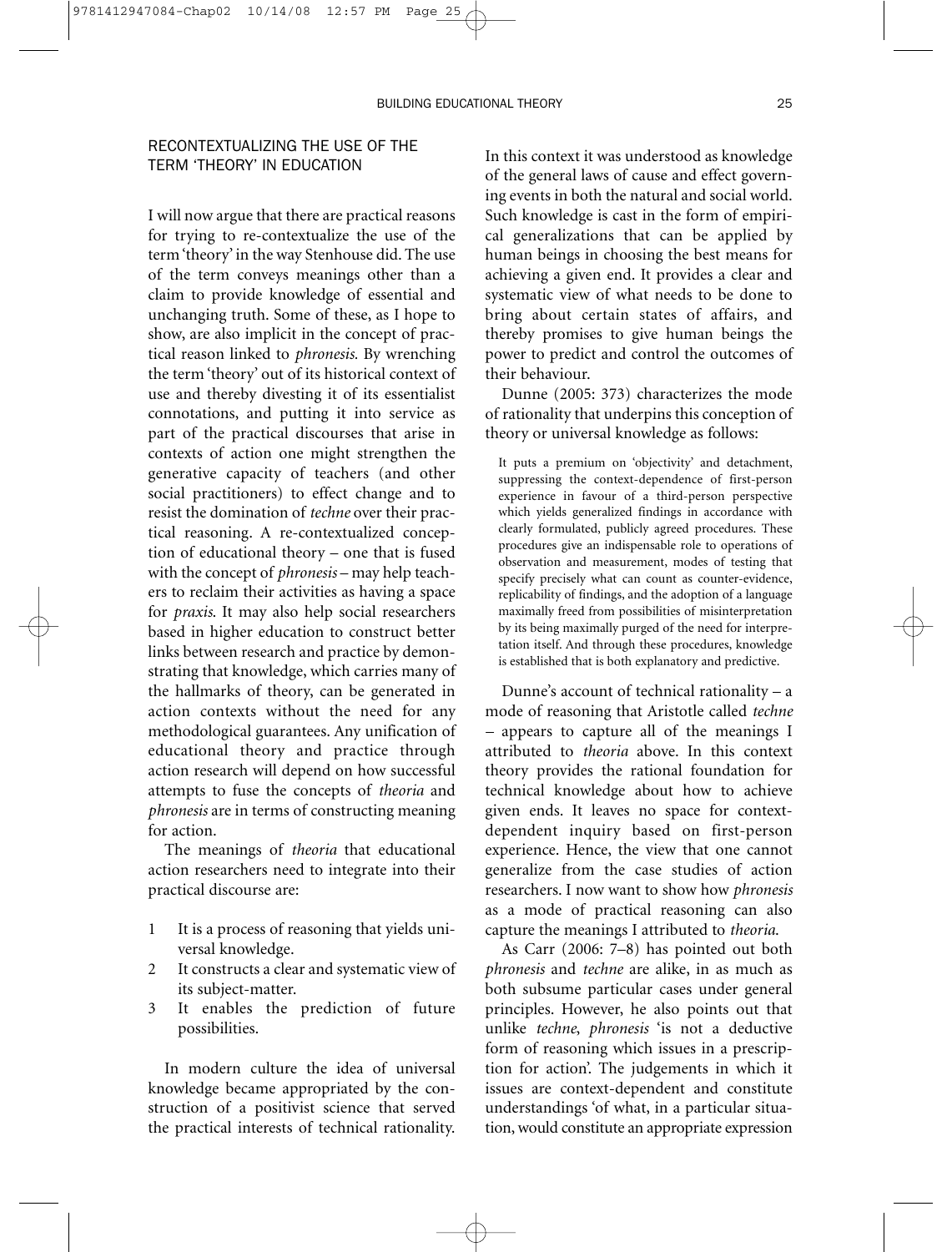of the good'. *Phronesis* therefore constitutes the relationship between the general and the particular in a form that is very different from the relationship that obtains in *techne.* In the latter one deduces what ought to be done in a particular situation from general propositions. In the former what actions might count as an instance of a general principle is a matter of interpretation that takes into account the particularities of the practical situation. *Phronesis* is a mode of reasoning in which general conceptions of the good and the actions taken to realize them in particular situations are mutually constitutive.

As such, it possesses the quality of deliberative reflection in which both 'means' and 'ends' are objects of inquiry in a process where 'the "means" are always modified by reflecting on the "end" just as an understanding of the "end" is always modified by reflecting on the "means"' (Carr, 2006:  $7-8$ ). The capacity to engage in Deliberative Case-based Reasoning (*phronesis)* is best depicted as a virtue rather than the mastery of a method. Dunne (2005: 376), for example, refers to it as 'a cultivated capacity' to make calls to judgement 'resourcefully and reliably in all the complex situations that they address'. Dunne, like Carr, is reluctant to depict such judgements as contributions to the development of theory. They assume that theories must take the form of empirical generalizations, which serve the interest of technical rationality in prediction and control (see Dunne, 2005: 384–86). However, I would argue that Dunne's model of theory, derived as it is from the natural sciences, does tend to blinker him to a different and more commonsense notion of 'predictability' as an anticipation of future possibilities for action. The latter is a notion that arises in the context of *praxis* conceived as ethically committed action. Indeed it is implicit in Dunne's own account of *phronesis* where he depicts 'general understanding' in very different terms to the grasp of the kind of general principles or 'generalizations' that are shaped by technical rationality. He writes of the need of *phronesis*'to embrace the particulars of relevant action-situations within its grasp of universals' (p. 375), and for 'richly descriptive studies' that possess 'epiphanic power' by

'illuminating other settings' (p. 386). Such studies I would argue are a source of what Stake (1978) has termed 'naturalistic generalisations', whereby social practitioners are able to build a common tradition of understandings from their concrete experiences of particular situations. Such common understandings can be summarized as 'universal rules of thumb' (see Nussbaum, 1990: 67–8) that pick out those practically relevant respects in which particular situations are judged to be similar. Such universal rules, from which Nussbaum is careful to distinguish general causal rules, enable practitioners to anticipate if not exactly predict the consequences of their actions in a particular concrete situation. This is why in the context of teachers' research I have tended to use the term 'hypotheses' to depict the universal rules of thumb being constructed through such research. As Nussbaum argues, 'universal rules of thumb' are open to the experience of surprise. Our capacity to recognize the unique and novel features of a case that are nevertheless ethically significant depends on their use. Becoming capable of recognizing the unanticipated when it occurs depends on the anticipations provided by universal rules of thumb or *action hypotheses*.

Alasdair MacIntyre has argued (1990: 59–61) that the standards of reasoning that characterize moral inquiry are universally valid, in as much as they are embedded in a tradition of understanding – about how to realize goods that are internal to a social practice in particular circumstances – that has withstood the test of time and circumstance. Such a tradition embodies the best standards developed to date. As such they express the shared experience of a community of practice situated in time and place, and are therefore not fixed and unchanging as if they were based on rational foundations that transcended the contingencies of human existence. *Universal* standards of non-instrumental practical reasoning, according to MacIntytre, are always open to revision in the light of new contingencies that challenge practitioners to find novel ways of expressing their values in action. The aspiration that underpinned the notion of 'teachers as researchers' was for teachers to respond to the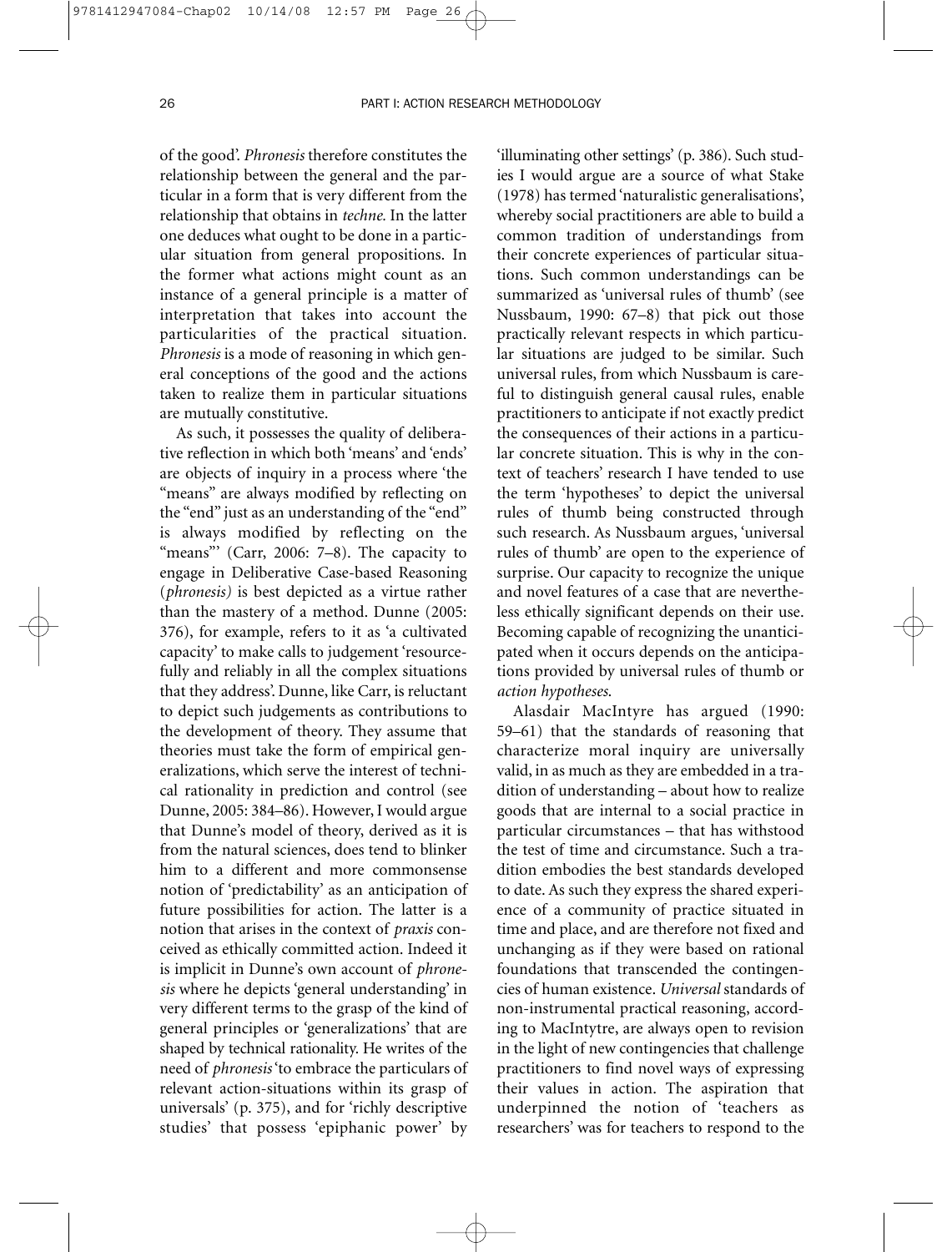challenge of curriculum change by building together through their action research new understandings of how to express their educational values in action.

I have tried to explain why the consensus of judgements that emerges in the course of educational action research might warrant the description of 'theories'. Such judgements constitute both a knowledge of particulars and of *universals,* and express a *clear and systematic* (unified) *view* of the practically relevant features of situations, and enable practitioners to anticipate if not infallibly predict future occurrences and to recognize unanticipated ones when they occur. As anticipations such judgements do not enable practitioners to exercise strong technical control over events, but by enabling them to recognize the ethical significance of the unexpected when it occurs they establish conditions for sustaining the practitioner as an ethical agent in the situation. In other words they enable the practitioner to exercise 'ethical control' of their conduct in unanticipated situations.

If one looks at the case study and generalization issue in the light of the distinction between universal and general rules governing the relation between means and ends, one can argue that case studies cannot yield general rules, but when constructed in action situations they are the means by which universal rules are both tested and developed. Any use of the term 'theory' in the context of action will differ from its use in a purely intellectual context that is dominated by a Cartesian picture of the mind. Indeed John Macmurray (1957: 198–202) finds no use of the term beyond an *intellectual* mode of reflection where it takes the form of generalization. Within what he calls the *emotional* mode reflection is concerned with valuations of situations, i.e. discernments of their practically relevant features. Such 'situational understandings' provide descriptions of situations that are conditioned by the intention to change them for the better. 'Understanding' in this sense is not a claim to know a world that exists independently of the intention to change it. For Macmurray, it claims knowledge of the world 'as a system of possibilities of action'. As such, its development involves an increasing particularization of

action possibilities in a given situation. The greater the particularization of descriptions of situations the more they take the complexities of making wise judgements and decisions into account. Yet at the same time, I would contend, such 'situational understandings' can also be of universal significance by throwing light on possibilities for action in other situations. Cannot such understandings be meaningfully described as 'theories'?

The practically relevant features of particular action contexts will tend to repeat themselves across contexts. Indeed one can argue that the discernment of practically relevant similarities across contexts is enhanced by more concrete, particularizing, descriptions of action possibilities in each. Hence, when communities of teacher researchers develop such descriptions in disciplined conversation with each other they will increasingly experience an 'overlapping consensus' about action possibilities, and with it a capacity for co-ordinating the development and testing of action-hypotheses across their classrooms. Such a process is what constitutes rigour in action research rather than any adherence to methodological dogma. As Rorty argues 'rigour' is something 'you can have only after entering into an agreement with some other people to subordinate your imagination to their consensus' (1998: 339).

Educational action research 'findings' will take the form of 'universal rules of thumb', which I would regard as elements in a theory of education. However, these rules are never fixed and unchanging, since their applicability to new and changing circumstances will need to be continuously tested. A theory of education is perhaps best depicted as a provisional summary of the common features of good practice across a given range of contexts.

It has been my experience that educational action research, that involves teachers sharing and developing their practical insights into the problems and dilemmas of realizing their educational values in concrete teaching situations, together with their judgements about how these are best resolved, can yield useful summaries of the universal significance of insights and judgements to guide further reflection and action. The diagnostic and action hypotheses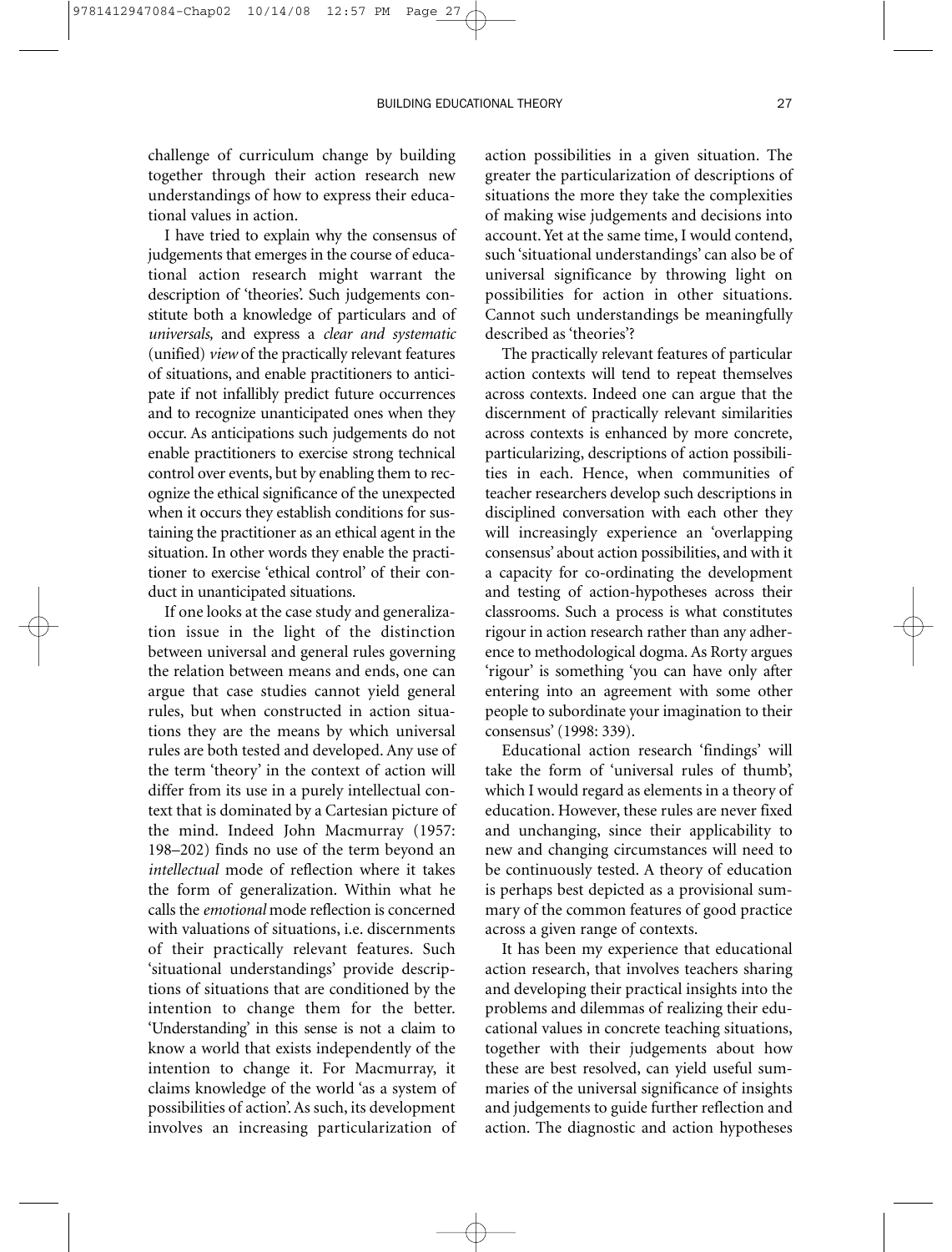developed in the contexts of the Humanities Curriculum and Ford Teaching Projects in the UK can be regarded as having this form and function (see Elliott, 1976: 14–17 and 1983: 114–16). They constitute both a *tradition of understanding* of educational action and a *theory of educational change*. It is clear that Nussbaum regards the development of universal rules to guide ethically committed action in particular situations as dependent upon the practical discourse of a community of inquiry rather than individuals acting and reflecting in isolation from each other. This is quite consistent with Aristotle's notion of *phronesis*. It is a form of reasoning that embodies a democratic and foundationless rationality (see Elliott, 2006), that is free from the constraints of methodology. Here we can discern a continuity of thinking about the nature of social inquiry, between the neo-Aristotelian philosophers like Nussbaum and MacIntyre and the philosophical pragmatism of Dewey, Rorty and Amartya Sen. From the latter standpoint all inquiry is practical and discursive, differing only with respect to the kinds of practical interests it serves. That which serves the interests of morally committed action in the form of *phronesis* is no less scientific than that which serves the interests of technical rationality. Moreover, from the standpoint of philosophical pragmatism, a practical social science may need to unify and harmonize instrumental and non-instrumental reasoning – *techne* and *phronesis* – within *a* single process of inquiry shaped by a discursive and democratic rationality that protects the integrity of each.

The work on social choice by the philosopher and economist, Amartya Sen, provides an interesting account of such a process. Sen (2002: 39–42), points out that a principle of instrumental reasoning couched in terms of the maximization of utility leaves no space for the rational scrutiny of goals and values. Not all our values, he contends, are goals. Some may rule out the pursuit of certain kinds of goals or at least impose restrictions on the means we adopt to bring them about. Hence our choice of behaviour may be based on reasons that qualify the maximization of utility principle. Sen argues that we need a broader conception of

practical rationality that reaches beyond the maximization principle to include a 'critical scrutiny of the objectives and values that underlie any maximizing behaviour' and an acknowledgement of values that constitute '*self-imposed* constraints' on that behaviour. He casts such a conception in terms of a democratic process of *rational scrutiny* that is based on discussion of the reasons people might offer for their choice of actions. Such reasons will be various. They will include non-instrumental as well as instrumental considerations, and considerations of ends as well as the means of bringing them about. Sen (2002: 287), argues along similar lines to Rorty, that values are rationally established and validated through free and open discussion alone, and like Rorty, claims that rationality in the sphere of values does not require some set of Kantian-like transcendental rational principles for ordering people's values. He also shares with Rorty the view that the process of reasoning about values through discussion is a disciplined affair, and it is discussion itself that provides it rather than 'a favored formula, or an essentialist doctrine' (p. 46).

#### CONCLUDING REMARKS

What frankly disappoints me is the extent to which educational action research, originally conceived as a practical philosophy, has become distorted by the methodological discourse of the social sciences and sucked into the battle between the qualitative and quantitative paradigms. This has meant that published accounts of action research have tended to be dominated by descriptions of, and justifications for, the method of research as opposed to the representation and discussion of the understandings and insights it generated. Any vision of educational values and how they might be realized in action is often missing from such accounts and with it the capacity of action research to represent its findings in a form that might sustain *educational praxis* within the teaching profession. Such a capacity depends not on any particular methodological standpoint but rather on a commitment to creating space for a community of inquirers to engage in a good conversation with each other